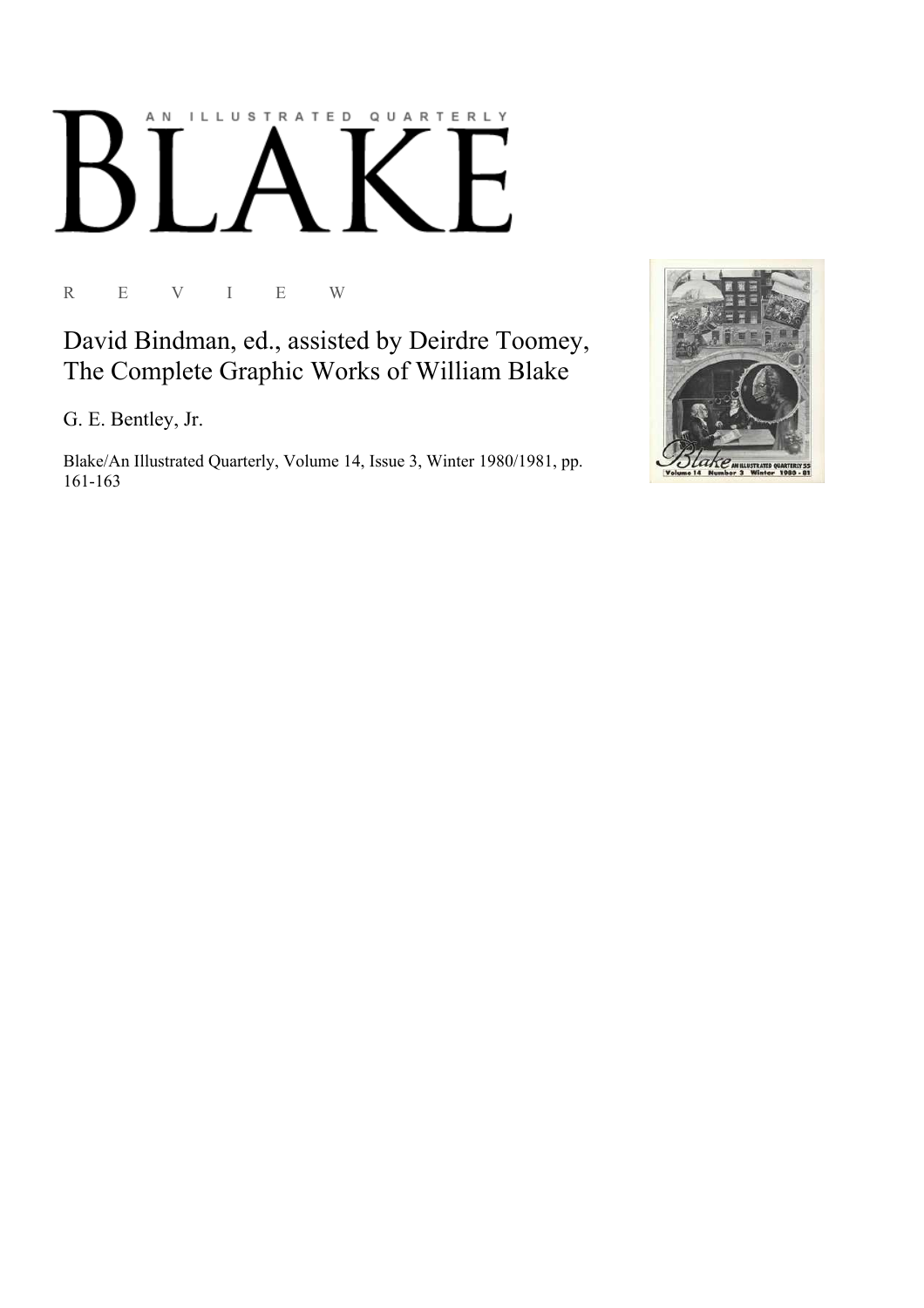*Exp.* 50 is accorded the roman letters which belong to 51.

Many readers who ponder these volumes will be variously afflicted with a certain sense of disappointment, tempered, however, with the recollection that, in terms of the editorial purposes and assumptions set forth in his introductory matter, Professor Bentley has fulfilled his promise, if not, altogether, our hopes for a fully serviceable text and textual commentary on Blake's work. What is certain is that, in a multitude of ways, future editors of reading texts and anthologies are bound to profit from the immense labor which has gone into this edition. And its ultimate review and evaluation

## GOD'S PLENTY

David Bindman, ed., assisted by Deirdre Toomey. The Complete Graphic Works of William Blake. London: Thames and Hudson, 1978. New York: G. P. Putnam's Sons, 1978. 494 pp., 765\* illus. £20, \$45.00.

Reviewed by G. E. Bentley, Jr.

*T he Complete Graphic Works of William Blake*  is a remarkable bargain and a great credit to Mr. David Bindman and to Thames & Hudson. It reproduces some 688 prints, mostly in full size, and it includes not only all the subjects reproduced in Erdman's *Illuminated Blake* (1975), in Keynes's *Separate Plates* (1956) (except for the plates Blake engraved but did not design), and in Easson and Essick's *William Blake Book Illustrator* Volume I (1972), but also The Small Book of Designs (reproduced nowhere else, as far as I know), The Large Book of Designs (ibid.) , the large color prints , *Job,* Dante, and a number of incidental prints in none of these collected publications. No book reproducing Blake's engraved designs is nearly so extensive.

will only be made by the next Blake editor who sets himself the prodigious task of thoroughly retracing, in all its minute particulars, the course of many years of devoted application that has led us this far along the road to the establishment and refinement of the Blakean canon, A vast number of these particulars will only come into view and focus because of this edition--a fact that will continue to inspire the positive assessments which it will continue to receive and which it so richly deserves.

<sup>1</sup> See my "Thel, *Thelyphthora*, and the Daughters of Albion" (forth-<br>coming in *Studies in Romanticism*), wherein I demonstrate the<br>derivation of Blake's title (0n) means "female") from a book advocating polygamy which was published in 1780-81.



Further, the standards of production are high. The page size is large, 9 3/8" x 13", so that *America,* 

\* The titlepage numeration of "765 illustrations " is inaccurate, probably because of the intricate and inconsistent system of plate-numbers. The reproductions are numbered 1-21, 23-311, 314-88, 390-94, 396-655 (in the List of Plates the omitted designs are referred to as "not reproduced" or "missing"), but in addition there are 38 variants (most, but not all, numbered with a suffix of a, b, or c) and 81 enlargements (most, but not all, ignored in the Notes to the Plates and the List of Plates). The correct total is 769, I believe.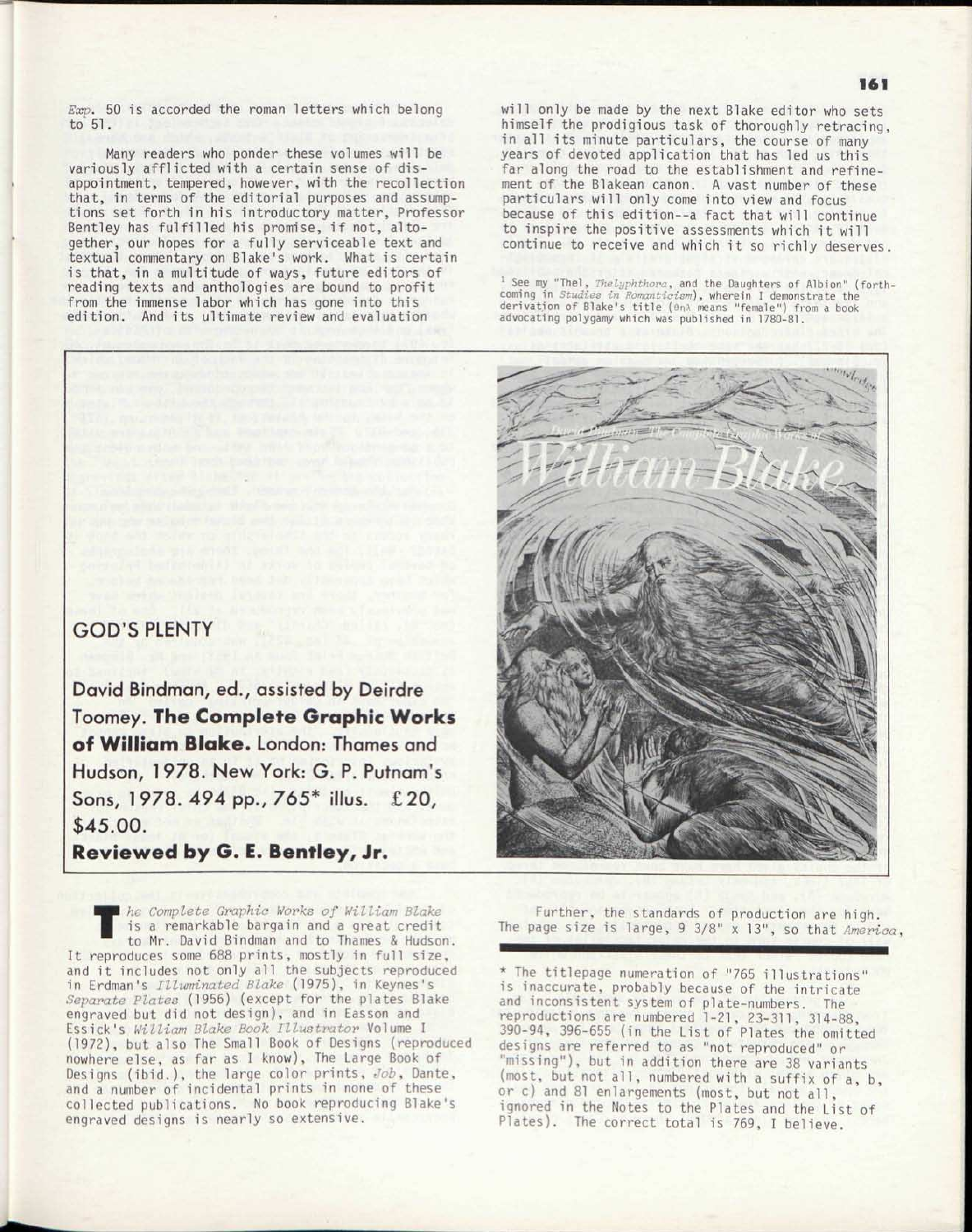## 162

*Europe, Jerusalem,* and *Job* can be given full size (some of the smaller prints are reproduced as many as eleven to a page), and every print which is larger than this, such as the large color prints, Young's *Night Thoughts*, and Dante, is reproduced whole in reduced size and with a true-size detail. The quality of the photographs and reproductions appears to be fine, and many variants are reproduced. For example, there are three versions of *Urizen* pl. 1 and *Jerusalem* pl. 28 and four of *Job* pl. 16. The plates are arranged straightforwardly in chronological order, with variants gathered after the published version of the work (e.g., America, pls. 1-18, a-c), and the text, as is appropriate for a work aimed at a large audience, is matter of fact and unpretentious. The brief "Introduction: Blake as a graphic artist" (pp. 10-22) has the same merits and attitudes as Mr. Bindman's comprehensive *Blake as an artist*  (1977), and the succinct "Notes to the Plates" (pp. 465-88) are reliably based upon standard Blake scholarship. This is a work which can be recommended with enthusiasm to lovers and students of Blake.

The copies reproduced come from widely separated collections , from Cambridge to Canberra, but the great majority of groups of plates, such as those for *The Book of Los*, come from the British Museum Print Room and Library (14), with three groups from the Fitzwilliam Museum (Cambridge), two each from the Library of Congress, the Pierpont Morgan Library, and the Huntington Library, and one each from Bodley, The University of Glasgow, and Sir Geoffrey Keynes. The originals seem to have been chosen for the convenience of the editor, who teaches at the University of London and who made an admirable catalogue of the Fitzwilliam Blake collection, rather than for the convenience of the scholar. Naturally black-and-white plates on coated, creamcolored paper cannot indicate the red, sepia, blue, green, and orange in which the originals of the works in Illuminated Printing are printed, much less their subsequent coloring. However, it would have been desirable to choose uncolored originals instead of the watercolored copies of *Europe* (B), *Songs of Innocence* (B), and *Songs of Innocence and of Experience* (B), for of course much of Blake's delicate or glorious coloring comes out simply muddy and distracting when reproduced in black-and-white. Further, little effort seems to have been made to reproduce copies of works in Illuminated Printing which have not appeared in facsimile before. Some of the copies given here have been reproduced three or four times , and only *Urizen* (B) , *Jerusalem* (A), *Marriage* (B), and *Songs* (B) appear to be reproduced here for the first time. Such conventionality of choice represents a missed opportunity, for scholars will of course turn to the color facsimiles of the same copies rather than to these black-and-white photographs.

The generosity of the work is admirable. Far from shunning duplication merely because a design has been reproduced on a previous page, all the *Songs of* Innocence are repeated unchanged in the Songs of *Innocence and of Experience*, the For Children plates are given again, with mostly minor alterations, in *For* the Sexes, and all the scenes in the Large and Small Books of Designs are of course reproduced elsewhere here. For the Blake student, here is God's plenty.

For the general reader, there *are* only a few defects of significance. One such defect is the lack of a transcript of Blake's texts, which are here sometimes faint (*Visions*) or obscure (*No Natural Religion, Urizen, Songs*)--but this of course would have required another volume and a different kind of enterprise. (One might as well ask for color reproductions at the same price.) Most of the texts are plainly legible--ironically the clearest text is that for Young's *Night Thoughts--and all can be* read with magnification and patience. More important is the lack of captions or running-heads for the reproductions themselves. The reader opening at random to the design numbered 519 must first determine whether this is a page number (no) or a plate number (yes) and then look it up in the List of Plates (p. 493) to discover that it is for *Jerusalem* pl. 40. Yet more distracting is the lack of an index, which is inexcusable. If one wants to discover, say, where "Our End is come" is reproduced, one can find it only by trudging all through the List of Plates or the Notes to the Plates; it is given as no. 81, 316, and 402. Plate captions and an index are vital to a compendious work like this, and both editor and publisher should have insisted upon them.

For the general reader, then, *The Complete Graphic Works of William Blake* is admirable value. What is there in it for the Blake scholar who has ready access to the scholarship on which the book is based? Well, for one thing, there are photographs of several copies of works in Illuminated Printing which have apparently not been reproduced before. For another, there are several designs which have not previously been reproduced at all. One of these (no. 8), called "Charity" and distantly related to Jerusalem pl. 46 (no. 525), was acquired by the British Museum Print Room in 1958, and Mr. Bindman is cautiously (and rightly, in my view) "inclined to accept it" as Blake's (p. 467). Another (no. 185), "an experiment in colour-printing" called "An estuary with figures in a boat," is described even more cautiously: "the attribution to Blake cannot be regarded as certain" (p. 473), despite the mysterious inscription on it in an unidentified hand: "By William Blake (Mr Stothard)." It is unlike almost anything else Blake is known to have done, and the inscription is the chief reason for associating it with him. Whether or not we accept the work as Blake's, the visual (or at least blackand white) evidence is now before us on which to base a decision .

How complete and comprehensive is the collection of *Graphic Works* presented here? The first problem comes with the word "Graphic," which often means writing or drawing but here means "contemporary engraved or etched or lithographed design or text" (for some of the plates have no design). Mr. Bindman says, "I have set out to reproduce every printed [i.e., contemporary engraved] design by Blake as well as their major variants" (p. 7). Thus, we have Blake's engraving of his own designs and other engravers' copies of Blake's designs, as in Burger's *Leonora*, Malkin's A Father's Memoir, and Blair' s *Grave,* and Mr. Bindman has generously thrown in one or two of Blake's engravings after the designs of other men such as that for Bonnycastle's *Mensuration*--"there is little to